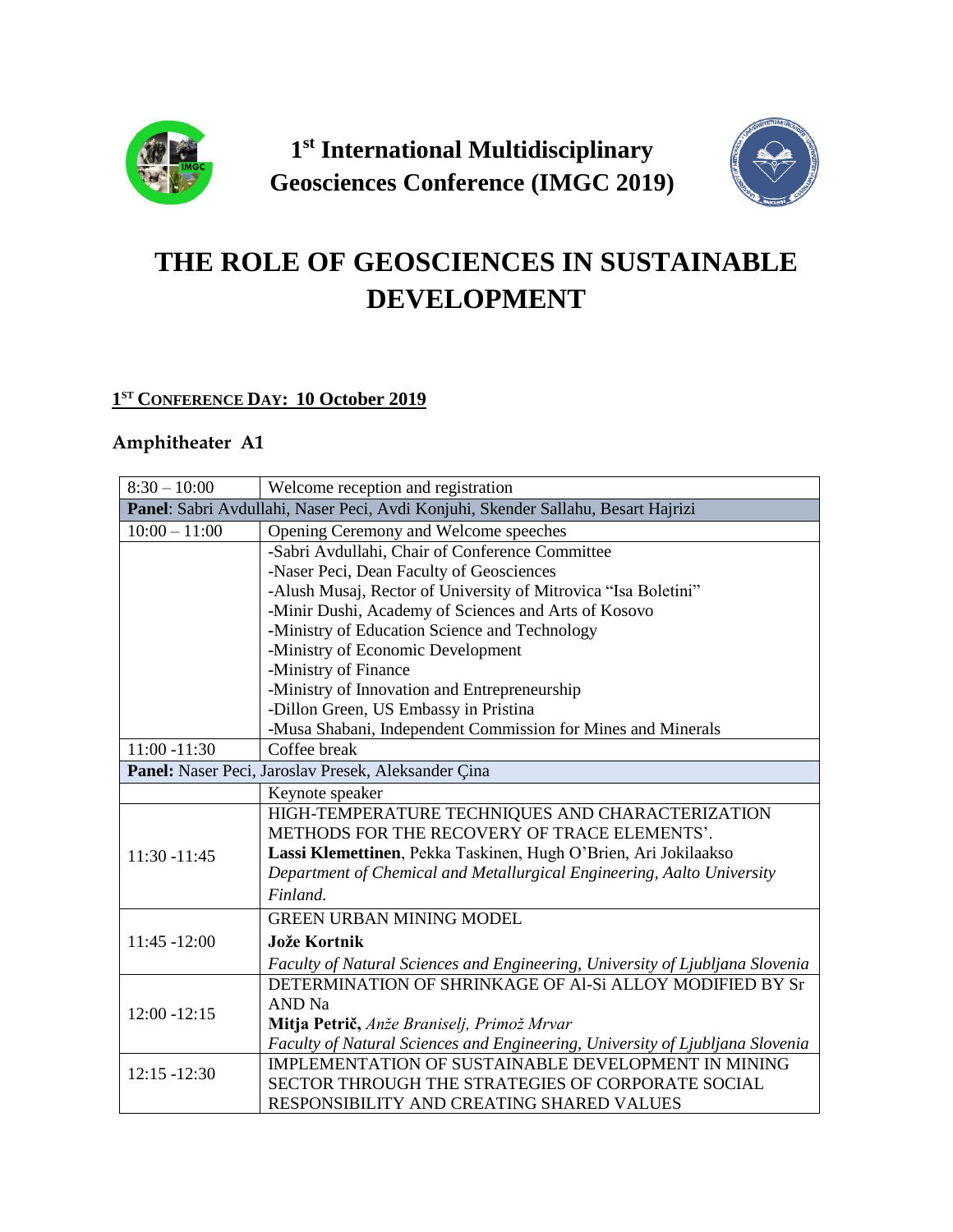| Research and Supervisory Centre of Underground Mining Co Ltd, Ledziny,<br>Poland<br>RISTRUKTURIMI I PROGRAMEVE TE STUDIMIT, QE OFRON<br>FAKULTETI I GJEOLOGJISE DHE MINIERAVE, NE PERPUTHJE ME<br>$12:30 - 12:45$<br><b>KERKESAT E TREGUT TE PUNES</b><br>Vasil Jorgji<br>Fakulteti Gjeologji Miniera, Universiteti Politeknik Tiranës, , Tiranë, Albania.<br>SEKTORI MINERAR NË KOSOVË, ASPEKTET MJEDISORE DHE<br><b>SOCIALE</b><br>$12:45 - 13:00$<br><b>Behxhet Shala</b><br>Fakulteti i Gjeoshkencave, Universiteti i Mitrovices "Isa Boletini"<br>13:00 -14:00<br>Lunch<br>Panel: Behxhet Shala, Irakli Prifti, Musa Shabani<br>TREPÇA BELT KOSOVA MINERAL MODEL<br>$14:00 - 14:10$<br><b>Gani Maliqi</b><br>RECENT KINETIC STUDIES OF TRACE ELEMENT DISTRIBUTIONS<br>$14:10 - 14:20$<br>Lassi Klemettinen, Pekka Taskinen, Hugh O'Brien, Ari Jokilaakso<br>EXPLOITATION OF LIMESTONES AND SUSTAINABILITY<br>DEVELOPMENT - KOSOVO CASE<br>$14:20 - 14:30$<br>Kemajl Zeqiri, Behxhet Shala, Naser Peci<br>THE Fe-Ni-Cu-Co-Au SULFIDE-ARSENIDE MINERALIZATION FROM<br>GUREKUQI, RAHOVEC ULTRAMAFIC MASSIF, KOSOVO<br>14:30 - 14:40<br>Aleksandër Çina, Alaudin Kodra, Hysenaj B<br>ENVIRONMENTALLY MORE FRIENDLY EXTRACTION OF<br>DIMENSION STONE IN SLOVENIA<br>14:40 -14:50<br>Jože Kortnik<br>KONCENTRATET E Pb DHE Zn - SFIDAT E PRODHIMIT DHE TË<br>14:50 -15:00<br><b>SHITJES</b><br>Shyqri Kelmendi, Rrahim Kelmendi<br>NUMERICAL SIMULATION IN THE DESIGN PROCESS OF A<br>POWERED ROOF SUPPORT<br>$15:00 - 15:10$<br>Dawid Szurgacz Styrylski Konrad, Szolc Patryk<br>ON THE GEDYNAMISM OF VLORA-ELBASAN-DIBRA - SHARRI<br>MOUNTAINS TRANSVERSAL TECTONIC FAULT<br>$15:10 - 15:20$<br>Petraq Naço, Hamza Reçil, Fatbardha Vinçani<br>Discussion<br>15:20 -15:30<br>Coffee break<br>15:30 -16:00<br>Panel: Joanna Pruchnicka, Gani Maliqi, Petro Naço<br>A COMPARISON BETWEEN CONVENTIONAL AND PROCESSED<br>IP/RESISTIVITY "REAL SECTION" PRESENTATIONS<br>$16:00 - 16:10$<br>Altin Karriqi, Përparim Alikaj, Neat Likaj<br>IRON - NICKEL LATERITES - A POTENTIAL MINERAL RESOURCE<br><b>FOR ALBANIA</b><br>$16:10 - 16:20$<br><b>Besnik Ago, Ilir Alliu</b><br>EQUILIBRIUM STUDIES: EXPERIMENTAL TECHNIQUES AND<br>CHARACTERIZATION METHODS AT AALTO UNIVERSITY, FINLAND<br>$16:20 - 16:30$ |  | Joanna Pruchnicka                                               |
|--------------------------------------------------------------------------------------------------------------------------------------------------------------------------------------------------------------------------------------------------------------------------------------------------------------------------------------------------------------------------------------------------------------------------------------------------------------------------------------------------------------------------------------------------------------------------------------------------------------------------------------------------------------------------------------------------------------------------------------------------------------------------------------------------------------------------------------------------------------------------------------------------------------------------------------------------------------------------------------------------------------------------------------------------------------------------------------------------------------------------------------------------------------------------------------------------------------------------------------------------------------------------------------------------------------------------------------------------------------------------------------------------------------------------------------------------------------------------------------------------------------------------------------------------------------------------------------------------------------------------------------------------------------------------------------------------------------------------------------------------------------------------------------------------------------------------------------------------------------------------------------------------------------------------------------------------------------------------------------------------------------------------------------------------------------------------------------------------------------------------------------------------------------------------------------------------------------------------------------------------------------------------------------------------------|--|-----------------------------------------------------------------|
|                                                                                                                                                                                                                                                                                                                                                                                                                                                                                                                                                                                                                                                                                                                                                                                                                                                                                                                                                                                                                                                                                                                                                                                                                                                                                                                                                                                                                                                                                                                                                                                                                                                                                                                                                                                                                                                                                                                                                                                                                                                                                                                                                                                                                                                                                                        |  |                                                                 |
|                                                                                                                                                                                                                                                                                                                                                                                                                                                                                                                                                                                                                                                                                                                                                                                                                                                                                                                                                                                                                                                                                                                                                                                                                                                                                                                                                                                                                                                                                                                                                                                                                                                                                                                                                                                                                                                                                                                                                                                                                                                                                                                                                                                                                                                                                                        |  |                                                                 |
|                                                                                                                                                                                                                                                                                                                                                                                                                                                                                                                                                                                                                                                                                                                                                                                                                                                                                                                                                                                                                                                                                                                                                                                                                                                                                                                                                                                                                                                                                                                                                                                                                                                                                                                                                                                                                                                                                                                                                                                                                                                                                                                                                                                                                                                                                                        |  |                                                                 |
|                                                                                                                                                                                                                                                                                                                                                                                                                                                                                                                                                                                                                                                                                                                                                                                                                                                                                                                                                                                                                                                                                                                                                                                                                                                                                                                                                                                                                                                                                                                                                                                                                                                                                                                                                                                                                                                                                                                                                                                                                                                                                                                                                                                                                                                                                                        |  |                                                                 |
|                                                                                                                                                                                                                                                                                                                                                                                                                                                                                                                                                                                                                                                                                                                                                                                                                                                                                                                                                                                                                                                                                                                                                                                                                                                                                                                                                                                                                                                                                                                                                                                                                                                                                                                                                                                                                                                                                                                                                                                                                                                                                                                                                                                                                                                                                                        |  |                                                                 |
|                                                                                                                                                                                                                                                                                                                                                                                                                                                                                                                                                                                                                                                                                                                                                                                                                                                                                                                                                                                                                                                                                                                                                                                                                                                                                                                                                                                                                                                                                                                                                                                                                                                                                                                                                                                                                                                                                                                                                                                                                                                                                                                                                                                                                                                                                                        |  |                                                                 |
|                                                                                                                                                                                                                                                                                                                                                                                                                                                                                                                                                                                                                                                                                                                                                                                                                                                                                                                                                                                                                                                                                                                                                                                                                                                                                                                                                                                                                                                                                                                                                                                                                                                                                                                                                                                                                                                                                                                                                                                                                                                                                                                                                                                                                                                                                                        |  |                                                                 |
|                                                                                                                                                                                                                                                                                                                                                                                                                                                                                                                                                                                                                                                                                                                                                                                                                                                                                                                                                                                                                                                                                                                                                                                                                                                                                                                                                                                                                                                                                                                                                                                                                                                                                                                                                                                                                                                                                                                                                                                                                                                                                                                                                                                                                                                                                                        |  |                                                                 |
|                                                                                                                                                                                                                                                                                                                                                                                                                                                                                                                                                                                                                                                                                                                                                                                                                                                                                                                                                                                                                                                                                                                                                                                                                                                                                                                                                                                                                                                                                                                                                                                                                                                                                                                                                                                                                                                                                                                                                                                                                                                                                                                                                                                                                                                                                                        |  |                                                                 |
|                                                                                                                                                                                                                                                                                                                                                                                                                                                                                                                                                                                                                                                                                                                                                                                                                                                                                                                                                                                                                                                                                                                                                                                                                                                                                                                                                                                                                                                                                                                                                                                                                                                                                                                                                                                                                                                                                                                                                                                                                                                                                                                                                                                                                                                                                                        |  |                                                                 |
|                                                                                                                                                                                                                                                                                                                                                                                                                                                                                                                                                                                                                                                                                                                                                                                                                                                                                                                                                                                                                                                                                                                                                                                                                                                                                                                                                                                                                                                                                                                                                                                                                                                                                                                                                                                                                                                                                                                                                                                                                                                                                                                                                                                                                                                                                                        |  |                                                                 |
|                                                                                                                                                                                                                                                                                                                                                                                                                                                                                                                                                                                                                                                                                                                                                                                                                                                                                                                                                                                                                                                                                                                                                                                                                                                                                                                                                                                                                                                                                                                                                                                                                                                                                                                                                                                                                                                                                                                                                                                                                                                                                                                                                                                                                                                                                                        |  |                                                                 |
|                                                                                                                                                                                                                                                                                                                                                                                                                                                                                                                                                                                                                                                                                                                                                                                                                                                                                                                                                                                                                                                                                                                                                                                                                                                                                                                                                                                                                                                                                                                                                                                                                                                                                                                                                                                                                                                                                                                                                                                                                                                                                                                                                                                                                                                                                                        |  |                                                                 |
|                                                                                                                                                                                                                                                                                                                                                                                                                                                                                                                                                                                                                                                                                                                                                                                                                                                                                                                                                                                                                                                                                                                                                                                                                                                                                                                                                                                                                                                                                                                                                                                                                                                                                                                                                                                                                                                                                                                                                                                                                                                                                                                                                                                                                                                                                                        |  |                                                                 |
|                                                                                                                                                                                                                                                                                                                                                                                                                                                                                                                                                                                                                                                                                                                                                                                                                                                                                                                                                                                                                                                                                                                                                                                                                                                                                                                                                                                                                                                                                                                                                                                                                                                                                                                                                                                                                                                                                                                                                                                                                                                                                                                                                                                                                                                                                                        |  |                                                                 |
|                                                                                                                                                                                                                                                                                                                                                                                                                                                                                                                                                                                                                                                                                                                                                                                                                                                                                                                                                                                                                                                                                                                                                                                                                                                                                                                                                                                                                                                                                                                                                                                                                                                                                                                                                                                                                                                                                                                                                                                                                                                                                                                                                                                                                                                                                                        |  |                                                                 |
|                                                                                                                                                                                                                                                                                                                                                                                                                                                                                                                                                                                                                                                                                                                                                                                                                                                                                                                                                                                                                                                                                                                                                                                                                                                                                                                                                                                                                                                                                                                                                                                                                                                                                                                                                                                                                                                                                                                                                                                                                                                                                                                                                                                                                                                                                                        |  |                                                                 |
|                                                                                                                                                                                                                                                                                                                                                                                                                                                                                                                                                                                                                                                                                                                                                                                                                                                                                                                                                                                                                                                                                                                                                                                                                                                                                                                                                                                                                                                                                                                                                                                                                                                                                                                                                                                                                                                                                                                                                                                                                                                                                                                                                                                                                                                                                                        |  |                                                                 |
|                                                                                                                                                                                                                                                                                                                                                                                                                                                                                                                                                                                                                                                                                                                                                                                                                                                                                                                                                                                                                                                                                                                                                                                                                                                                                                                                                                                                                                                                                                                                                                                                                                                                                                                                                                                                                                                                                                                                                                                                                                                                                                                                                                                                                                                                                                        |  |                                                                 |
|                                                                                                                                                                                                                                                                                                                                                                                                                                                                                                                                                                                                                                                                                                                                                                                                                                                                                                                                                                                                                                                                                                                                                                                                                                                                                                                                                                                                                                                                                                                                                                                                                                                                                                                                                                                                                                                                                                                                                                                                                                                                                                                                                                                                                                                                                                        |  |                                                                 |
|                                                                                                                                                                                                                                                                                                                                                                                                                                                                                                                                                                                                                                                                                                                                                                                                                                                                                                                                                                                                                                                                                                                                                                                                                                                                                                                                                                                                                                                                                                                                                                                                                                                                                                                                                                                                                                                                                                                                                                                                                                                                                                                                                                                                                                                                                                        |  |                                                                 |
|                                                                                                                                                                                                                                                                                                                                                                                                                                                                                                                                                                                                                                                                                                                                                                                                                                                                                                                                                                                                                                                                                                                                                                                                                                                                                                                                                                                                                                                                                                                                                                                                                                                                                                                                                                                                                                                                                                                                                                                                                                                                                                                                                                                                                                                                                                        |  |                                                                 |
|                                                                                                                                                                                                                                                                                                                                                                                                                                                                                                                                                                                                                                                                                                                                                                                                                                                                                                                                                                                                                                                                                                                                                                                                                                                                                                                                                                                                                                                                                                                                                                                                                                                                                                                                                                                                                                                                                                                                                                                                                                                                                                                                                                                                                                                                                                        |  |                                                                 |
|                                                                                                                                                                                                                                                                                                                                                                                                                                                                                                                                                                                                                                                                                                                                                                                                                                                                                                                                                                                                                                                                                                                                                                                                                                                                                                                                                                                                                                                                                                                                                                                                                                                                                                                                                                                                                                                                                                                                                                                                                                                                                                                                                                                                                                                                                                        |  |                                                                 |
|                                                                                                                                                                                                                                                                                                                                                                                                                                                                                                                                                                                                                                                                                                                                                                                                                                                                                                                                                                                                                                                                                                                                                                                                                                                                                                                                                                                                                                                                                                                                                                                                                                                                                                                                                                                                                                                                                                                                                                                                                                                                                                                                                                                                                                                                                                        |  |                                                                 |
|                                                                                                                                                                                                                                                                                                                                                                                                                                                                                                                                                                                                                                                                                                                                                                                                                                                                                                                                                                                                                                                                                                                                                                                                                                                                                                                                                                                                                                                                                                                                                                                                                                                                                                                                                                                                                                                                                                                                                                                                                                                                                                                                                                                                                                                                                                        |  |                                                                 |
|                                                                                                                                                                                                                                                                                                                                                                                                                                                                                                                                                                                                                                                                                                                                                                                                                                                                                                                                                                                                                                                                                                                                                                                                                                                                                                                                                                                                                                                                                                                                                                                                                                                                                                                                                                                                                                                                                                                                                                                                                                                                                                                                                                                                                                                                                                        |  |                                                                 |
|                                                                                                                                                                                                                                                                                                                                                                                                                                                                                                                                                                                                                                                                                                                                                                                                                                                                                                                                                                                                                                                                                                                                                                                                                                                                                                                                                                                                                                                                                                                                                                                                                                                                                                                                                                                                                                                                                                                                                                                                                                                                                                                                                                                                                                                                                                        |  |                                                                 |
|                                                                                                                                                                                                                                                                                                                                                                                                                                                                                                                                                                                                                                                                                                                                                                                                                                                                                                                                                                                                                                                                                                                                                                                                                                                                                                                                                                                                                                                                                                                                                                                                                                                                                                                                                                                                                                                                                                                                                                                                                                                                                                                                                                                                                                                                                                        |  |                                                                 |
|                                                                                                                                                                                                                                                                                                                                                                                                                                                                                                                                                                                                                                                                                                                                                                                                                                                                                                                                                                                                                                                                                                                                                                                                                                                                                                                                                                                                                                                                                                                                                                                                                                                                                                                                                                                                                                                                                                                                                                                                                                                                                                                                                                                                                                                                                                        |  |                                                                 |
|                                                                                                                                                                                                                                                                                                                                                                                                                                                                                                                                                                                                                                                                                                                                                                                                                                                                                                                                                                                                                                                                                                                                                                                                                                                                                                                                                                                                                                                                                                                                                                                                                                                                                                                                                                                                                                                                                                                                                                                                                                                                                                                                                                                                                                                                                                        |  |                                                                 |
|                                                                                                                                                                                                                                                                                                                                                                                                                                                                                                                                                                                                                                                                                                                                                                                                                                                                                                                                                                                                                                                                                                                                                                                                                                                                                                                                                                                                                                                                                                                                                                                                                                                                                                                                                                                                                                                                                                                                                                                                                                                                                                                                                                                                                                                                                                        |  |                                                                 |
|                                                                                                                                                                                                                                                                                                                                                                                                                                                                                                                                                                                                                                                                                                                                                                                                                                                                                                                                                                                                                                                                                                                                                                                                                                                                                                                                                                                                                                                                                                                                                                                                                                                                                                                                                                                                                                                                                                                                                                                                                                                                                                                                                                                                                                                                                                        |  |                                                                 |
|                                                                                                                                                                                                                                                                                                                                                                                                                                                                                                                                                                                                                                                                                                                                                                                                                                                                                                                                                                                                                                                                                                                                                                                                                                                                                                                                                                                                                                                                                                                                                                                                                                                                                                                                                                                                                                                                                                                                                                                                                                                                                                                                                                                                                                                                                                        |  |                                                                 |
|                                                                                                                                                                                                                                                                                                                                                                                                                                                                                                                                                                                                                                                                                                                                                                                                                                                                                                                                                                                                                                                                                                                                                                                                                                                                                                                                                                                                                                                                                                                                                                                                                                                                                                                                                                                                                                                                                                                                                                                                                                                                                                                                                                                                                                                                                                        |  |                                                                 |
|                                                                                                                                                                                                                                                                                                                                                                                                                                                                                                                                                                                                                                                                                                                                                                                                                                                                                                                                                                                                                                                                                                                                                                                                                                                                                                                                                                                                                                                                                                                                                                                                                                                                                                                                                                                                                                                                                                                                                                                                                                                                                                                                                                                                                                                                                                        |  |                                                                 |
|                                                                                                                                                                                                                                                                                                                                                                                                                                                                                                                                                                                                                                                                                                                                                                                                                                                                                                                                                                                                                                                                                                                                                                                                                                                                                                                                                                                                                                                                                                                                                                                                                                                                                                                                                                                                                                                                                                                                                                                                                                                                                                                                                                                                                                                                                                        |  |                                                                 |
|                                                                                                                                                                                                                                                                                                                                                                                                                                                                                                                                                                                                                                                                                                                                                                                                                                                                                                                                                                                                                                                                                                                                                                                                                                                                                                                                                                                                                                                                                                                                                                                                                                                                                                                                                                                                                                                                                                                                                                                                                                                                                                                                                                                                                                                                                                        |  |                                                                 |
|                                                                                                                                                                                                                                                                                                                                                                                                                                                                                                                                                                                                                                                                                                                                                                                                                                                                                                                                                                                                                                                                                                                                                                                                                                                                                                                                                                                                                                                                                                                                                                                                                                                                                                                                                                                                                                                                                                                                                                                                                                                                                                                                                                                                                                                                                                        |  |                                                                 |
|                                                                                                                                                                                                                                                                                                                                                                                                                                                                                                                                                                                                                                                                                                                                                                                                                                                                                                                                                                                                                                                                                                                                                                                                                                                                                                                                                                                                                                                                                                                                                                                                                                                                                                                                                                                                                                                                                                                                                                                                                                                                                                                                                                                                                                                                                                        |  |                                                                 |
|                                                                                                                                                                                                                                                                                                                                                                                                                                                                                                                                                                                                                                                                                                                                                                                                                                                                                                                                                                                                                                                                                                                                                                                                                                                                                                                                                                                                                                                                                                                                                                                                                                                                                                                                                                                                                                                                                                                                                                                                                                                                                                                                                                                                                                                                                                        |  |                                                                 |
|                                                                                                                                                                                                                                                                                                                                                                                                                                                                                                                                                                                                                                                                                                                                                                                                                                                                                                                                                                                                                                                                                                                                                                                                                                                                                                                                                                                                                                                                                                                                                                                                                                                                                                                                                                                                                                                                                                                                                                                                                                                                                                                                                                                                                                                                                                        |  |                                                                 |
|                                                                                                                                                                                                                                                                                                                                                                                                                                                                                                                                                                                                                                                                                                                                                                                                                                                                                                                                                                                                                                                                                                                                                                                                                                                                                                                                                                                                                                                                                                                                                                                                                                                                                                                                                                                                                                                                                                                                                                                                                                                                                                                                                                                                                                                                                                        |  |                                                                 |
|                                                                                                                                                                                                                                                                                                                                                                                                                                                                                                                                                                                                                                                                                                                                                                                                                                                                                                                                                                                                                                                                                                                                                                                                                                                                                                                                                                                                                                                                                                                                                                                                                                                                                                                                                                                                                                                                                                                                                                                                                                                                                                                                                                                                                                                                                                        |  |                                                                 |
|                                                                                                                                                                                                                                                                                                                                                                                                                                                                                                                                                                                                                                                                                                                                                                                                                                                                                                                                                                                                                                                                                                                                                                                                                                                                                                                                                                                                                                                                                                                                                                                                                                                                                                                                                                                                                                                                                                                                                                                                                                                                                                                                                                                                                                                                                                        |  |                                                                 |
|                                                                                                                                                                                                                                                                                                                                                                                                                                                                                                                                                                                                                                                                                                                                                                                                                                                                                                                                                                                                                                                                                                                                                                                                                                                                                                                                                                                                                                                                                                                                                                                                                                                                                                                                                                                                                                                                                                                                                                                                                                                                                                                                                                                                                                                                                                        |  | Lassi Klemettinen, Pekka Taskinen, Hugh O'Brien, Ari Jokilaakso |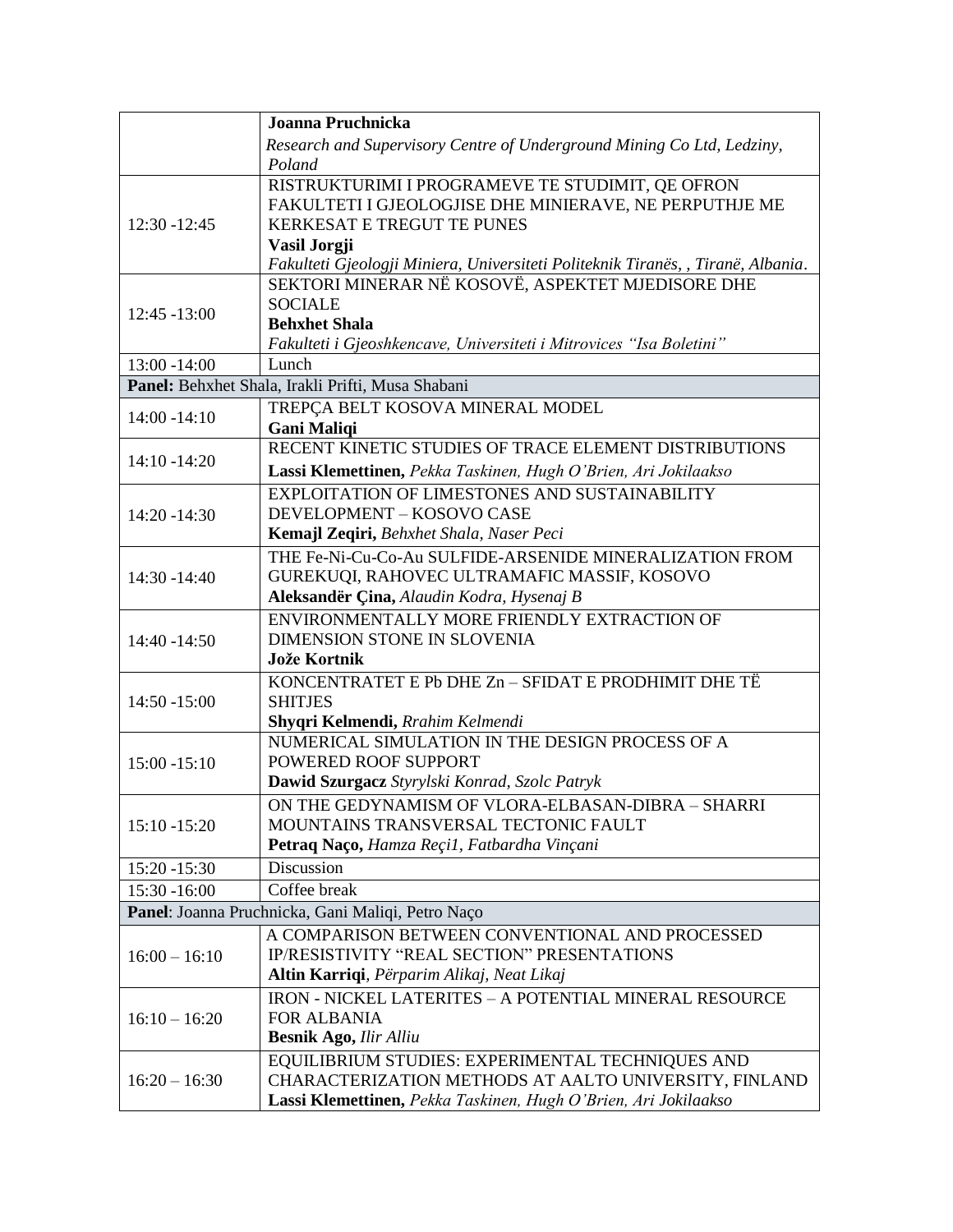|                 | BISMUTH MINERALIZATION IN THE KIZHNICA-JANJEVO AREA,  |
|-----------------|-------------------------------------------------------|
| $16:30 - 16:40$ | <b>CENTRAL KOSOVO</b>                                 |
|                 | <b>Slawomir Mederski</b>                              |
| $16:40 - 16:50$ | CAKTIMI I AKUIFERËVE TE UJËRAVE NËNTOKËSORË PËRMES    |
|                 | MATJEVE ELEKTROMAGNETIKE                              |
|                 | Musa Shabani, Kemajl Zeqiri                           |
| $16:50 - 17:00$ | MINERAL PROSPECTING WITH REMOTE TECHNIQUES ON THE     |
|                 | EXAMPLE OF LEAD AND ZINC BEARING MINERALISED ZONES IN |
|                 | <b>KOSOVO</b>                                         |
|                 | Katarzyna Adamek                                      |
| $17:00 - 17:10$ | <b>Discussions</b>                                    |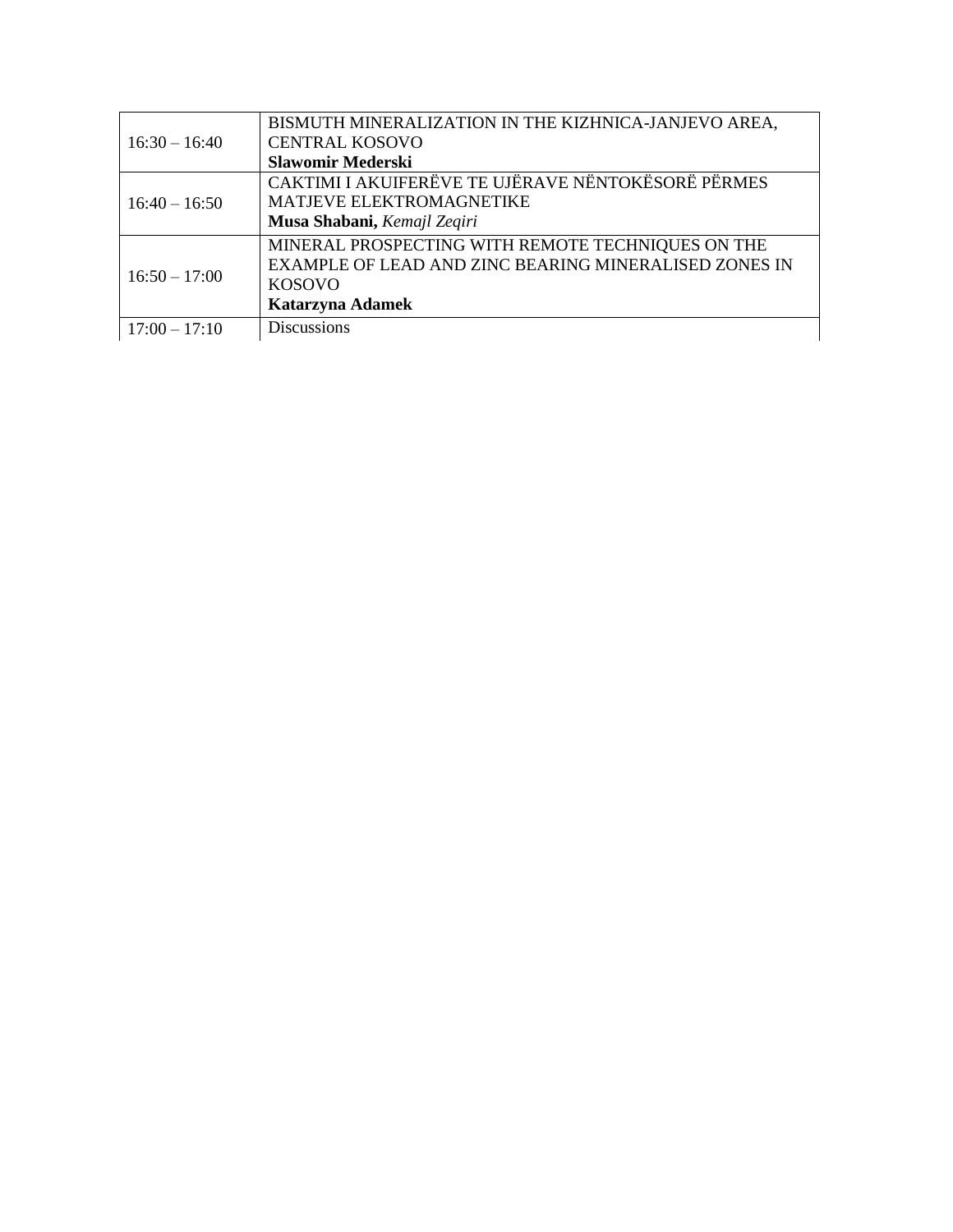#### **2 ND CONFERENCE DAY: 11 October 2019**

#### **Amphitheater A1**

|                 | Panel: Sabri Avdullahi, Arjan Beqiraj, Esat Derguti                             |
|-----------------|---------------------------------------------------------------------------------|
|                 | USING STREAM SEDIMENT DATA TO DETERMINE GEOCHEMICAL                             |
|                 | ANOMALIES FOR SELECTED ELEMENTS BY STATISTICAL                                  |
| $9:20 - 9:30$   | ANALYSIS IN "TREPÇA MINERAL BELT", KOSOVO                                       |
|                 | Naser Peci, Ismail Hoxha, Flurije Sheremeti, Behxhet Shala                      |
| $9:30 - 9:40$   | GENERAL CONSIDERATIONS ON THE COAL DEPOSITS IN TIRANA-                          |
|                 | ISHEM DEPRESSION, ALBANIA                                                       |
|                 | Agim Mësonjësi, Irakli Prifti                                                   |
| $9:40 - 9:50$   | STUDIMI MINERALOGJIK I SEDIMENTEVE TE LUMIT ERZEN                               |
|                 | Enkeleida Goga Beqiraj, Juvenilja Peça                                          |
|                 | PALEOGEOGRAPHICAL EVOLUTION AND THEFORMATION                                    |
| $9:50 - 10:00$  | OFGEOLOGICAL SITES IN ALBANIDES                                                 |
|                 | Afat Serjani, Lavdie Moisiu                                                     |
|                 | PËRPILIMI I HARTËS SË GJEOMONUMENTEVE TË SHQIPËRISË NË                          |
|                 | SHKALLËN 1:200000, TEKSTI DHE KATALOGU ILUSTRUES I SAJ                          |
| $10:00 - 10:10$ | Adil Neziraj, Moisiu L., Avxhi A., Ahmetaj A., Vukzaj N., Sylari V., Halili R., |
|                 | Grazhdani E                                                                     |
|                 | PRODHIMI I QERAMIKËS QELQORE SIPAS REÇETËS; ZGJYRË E Fe-                        |
|                 | Ni, HI FLUTURUES DHE MBETJE QELQI                                               |
| $10:10 - 10:20$ | <b>Izet Ibrahimi</b>                                                            |
|                 |                                                                                 |
|                 | NDIKIMI I XEHERORËVE TË SHQIPËRISË NË PRODHIMIN E                               |
|                 | ALIAZHIT TË Fe-Ni NË SHKRITORE E RE TË FERRONIKELIT TË RI                       |
| $10:20 - 10:30$ | NË DRENAS                                                                       |
|                 | Zarife Bajraktari-Gashi, Muharrem Zabeli, Behram Halilaj                        |
|                 | HULUMTIMI I SHKAKTARËVE NDOTËS TË TOKËS ME METALE TË                            |
| $10:30 - 10:40$ | RËNDA PËRGJATË SEGMENTIT RRUGOR MITROVICË-VUSHTRRI                              |
|                 | Blerim Baruti, Ilirjan Malollari, Mensur Kelmendi, Fitore Shalaj                |
|                 | PËRCAKTIMI I PËRBËRJES RACIONALE TË KONCENTRATEVE TË Pb                         |
| $10:40 - 10:50$ | DHE Zn KU ËSHTË DHËNË PËRBËRJA ELEMENTARE ME METODEN                            |
|                 | <b>ANALITIKE</b>                                                                |
|                 | Muharrem Zabeli Zarife Bajraktari - Gashi                                       |
| $10:50 - 11:00$ | <b>Discussions</b>                                                              |
| $11:00 - 11:30$ | Coffee break                                                                    |
|                 | Panel: Enkeleida Goga Beqiraj, Avdi Konjuhi, Blerim Baruti                      |
| $11:30 - 11:45$ | UZINA METALURGJIKE 'FERRONIKELI I RI", NË DRENAS.                               |
|                 | Behram Halilaj                                                                  |
|                 | ENRGJIA NGA LINJITI - SFIDË, POR EDHE MUNDËSI E ZHVILLIMIT                      |
| $11:45 - 12:00$ | TË QËNDRUESHËM EKONOMIK NË KOSOVËS                                              |
|                 | Izet Ibrahimi, Nijazi Thaqi, Faruk Hajrizi, Hanifi Hajdini                      |
|                 | 11 Years Exploration in Kosovo-Slivovo Project                                  |
| $12:00 - 12:15$ | <b>Gani Maliqi</b>                                                              |
|                 | Peshter Mining JSC                                                              |
| $12:15 - 12:30$ | <b>Sharrcem Hani Elezit</b>                                                     |
|                 | <b>Halil Berisha</b>                                                            |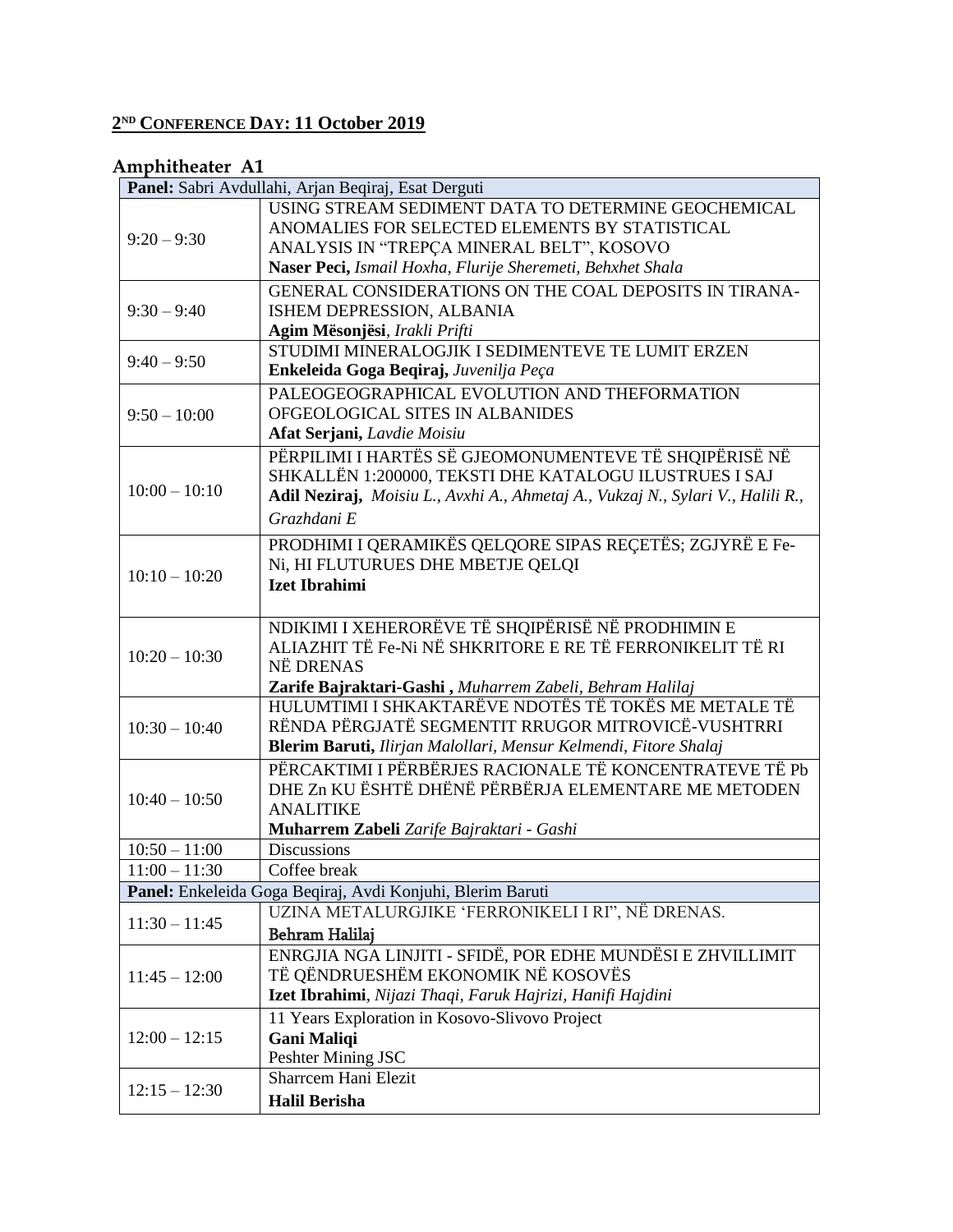|                                                              | VLERËSIMI I VULNERABILITETIT TË UJRAVE NËNTOKËSORË -                 |
|--------------------------------------------------------------|----------------------------------------------------------------------|
| $12:30 - 12:40$                                              | MËNYRË EFIKASE PËR MBROJTJEN E TYRE NGA NDOTJET                      |
|                                                              | Arjan Beqiraj, Majlinda Cenameri, Gafur Muka, Niko Pano, Fran Gjoka, |
|                                                              | Sonila Marku                                                         |
|                                                              | RESEARCH AND DEVELOPMENT OF AN INNOVATIVE ELECTRO-                   |
|                                                              | HYDRAULIC SYSTEM DESIGNED TO CONTROL A POWERED ROOF                  |
| $12:40 - 12:50$                                              | <b>SUPPORT</b>                                                       |
|                                                              | <b>Dawid Szurgacz</b>                                                |
|                                                              | <b>INVESTIGATION OF RADON CONCENTRATION ANOMALIES</b>                |
| $12:50 - 13:00$                                              | AROUND SIMAV FALUT ZONE KUTAHYA, WESTERN TURKYE                      |
|                                                              | Mehmet Erdogan, Kann Manisa, Hasan Bircan, Ahmet Bicer, Veysel Zedef |
| $13:00 - 14:00$                                              | Lunch                                                                |
| Panel: Qazim Tmava, Zarife Bajraktari-Gashi, Besim Gollupeni |                                                                      |
|                                                              | KOMPETENCAT E PRINDËRIMIT DHE PROBLEMET EMOCIONALE                   |
| $14:00 - 14:10$                                              | DHE TË SJELLJES SË FËMIJËVE - STUDIM RASTI                           |
|                                                              | <b>Merita Shala</b>                                                  |
| $14:10 - 14:20$                                              | ENERGJIA GJEOTERMALE NË FUNKSION TË SERRËS                           |
|                                                              | <b>Atifet Zuna</b>                                                   |
|                                                              | ROLI I PANAIREVE NË AFARIZMIN E BIZNESEVE TË GRAVE                   |
| $14:20 - 14:30$                                              | NDËRMARRËSE NË RAJONIN E MITROVICËS                                  |
|                                                              | Ajtene Avdullahi, Vjosa Fejza Ademi                                  |
|                                                              | DETERMINANTËT E PËRFITUESHMËRISË – EVIDENCA E SISTEMIT               |
| $14:30 - 14:40$                                              | <b>BANKAR TË KOSOVËS</b>                                             |
|                                                              | Esat Derguti, Emine Gashi                                            |
|                                                              | PROCESET DEMOGRAFIKE DHE ROLI I TYRE NË ZHVILLIMIN E                 |
| $14:40 - 14:50$                                              | QËNDRUESHËM                                                          |
|                                                              | Sami Behrami, Fadi Bajraktari, Nazmi Zogaj                           |
|                                                              | POLITIKAT ARSIMORE TE PËRFSHIRJES SË FËMIJËVE NGA                    |
| $14:50 - 15:00$                                              | RADHËT E MINORITETEVE NË SISTEMIN E ARSIMIT                          |
|                                                              | PARAUNIVRSITAR TË REPUBLIKËS SE KOSOVËS                              |
|                                                              | Maliqe Mujolli Jahmurataj                                            |
| $15.00 - 15.10$                                              | <b>Discussions</b>                                                   |
| $15.30 - 16.00$                                              | Coffee break                                                         |
|                                                              | Panel: Kemajl Zeqiri, Skender Sallahu, Muharrem Zabeli               |
| $15:30 - 15:40$                                              | BerSi WQ 1.0. - DEVICE FOR MONITORING WATER QUALITY                  |
|                                                              | Berat Sinani, Naser Peci, Zenun Elezaj, Imer Preteni                 |
|                                                              | ASPEKTE TEKNOLOGJIKE TË RI KULTIVIMIT TË ZONËS SË                    |
| $15:40 - 15:50$                                              | DEGRADUAR NGA VETËNDEZJA E QYMYREVE NË MS. MIRASH                    |
|                                                              | Fatmir Gerguri, Nexhmi Krasniqi                                      |
|                                                              | DRAZHNJA ORE BELT - GEOLOGICAL, MINERALOGICAL                        |
| $15:50 - 16:00$                                              | OVERVIEW AND 3D INTERPRETATION, KOSOVO (SE EUROPE)                   |
|                                                              | <b>Bahri Hyseni</b>                                                  |
|                                                              | KARAKTERISTIKAT SIZMOLOGJIKE TË KOSOVËS DHE RREZIKU                  |
| $16:00 - 16:10$                                              | <b>SIZMIK</b>                                                        |
|                                                              | Burbuqe Prekadini. Zenun Elezaj                                      |
|                                                              | ARGUMENTET MBI EKZISTIMIN E BASENIT TE VARDARIT                      |
| $16:10 - 16:20$                                              | Valdet Smajli                                                        |
| $16:20 - 16:30$                                              | SHFRYTËZIMI SIPËRFAQËSOR I GËLQERORËVE ME MAKINËN                    |
|                                                              |                                                                      |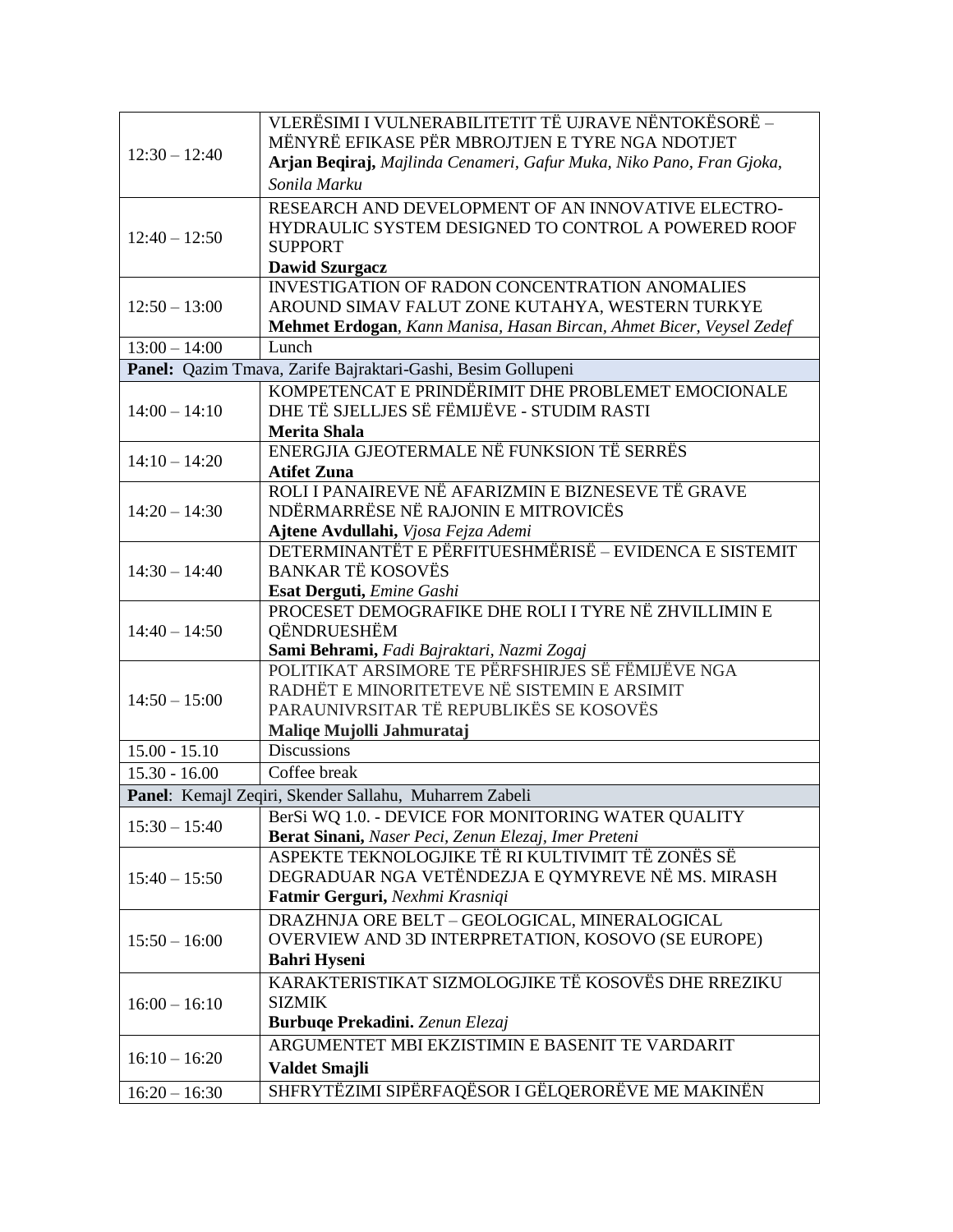|                 | <b>GËRMUESE SURFACE MINER</b>                              |
|-----------------|------------------------------------------------------------|
|                 | Frashër Brahimaj, Risto Dambov, Shkurte Brahimaj           |
| $16:30 - 16:40$ | DETERMINATION OF GROUNDWATER PROTECTION ZONES OF THE       |
|                 | POZHARAN WELLFIELD USING A HYDROGEOLOGICAL COMPUTER        |
|                 | <b>MODEL</b>                                               |
|                 | Argjend Hajra, Thomas de Beyer, Vahdet Pruthi, Mario Roidt |
| $16:40 - 16:50$ | MBETJET E FLOTACIONIT TË PLUMB-ZINKUT NË DEPONINË          |
|                 | ARTANA1, STRUKTURA MINERALOGJIKE DHE PREZENCA E            |
|                 | METALEVE PLUMB, ZINK E BAKËR NË KËTË DEPONI                |
|                 | Epir Qeriqi, Besnik Shala, Berat Sinani                    |
| $16:50 - 17:00$ | <b>Closing ceremony</b>                                    |